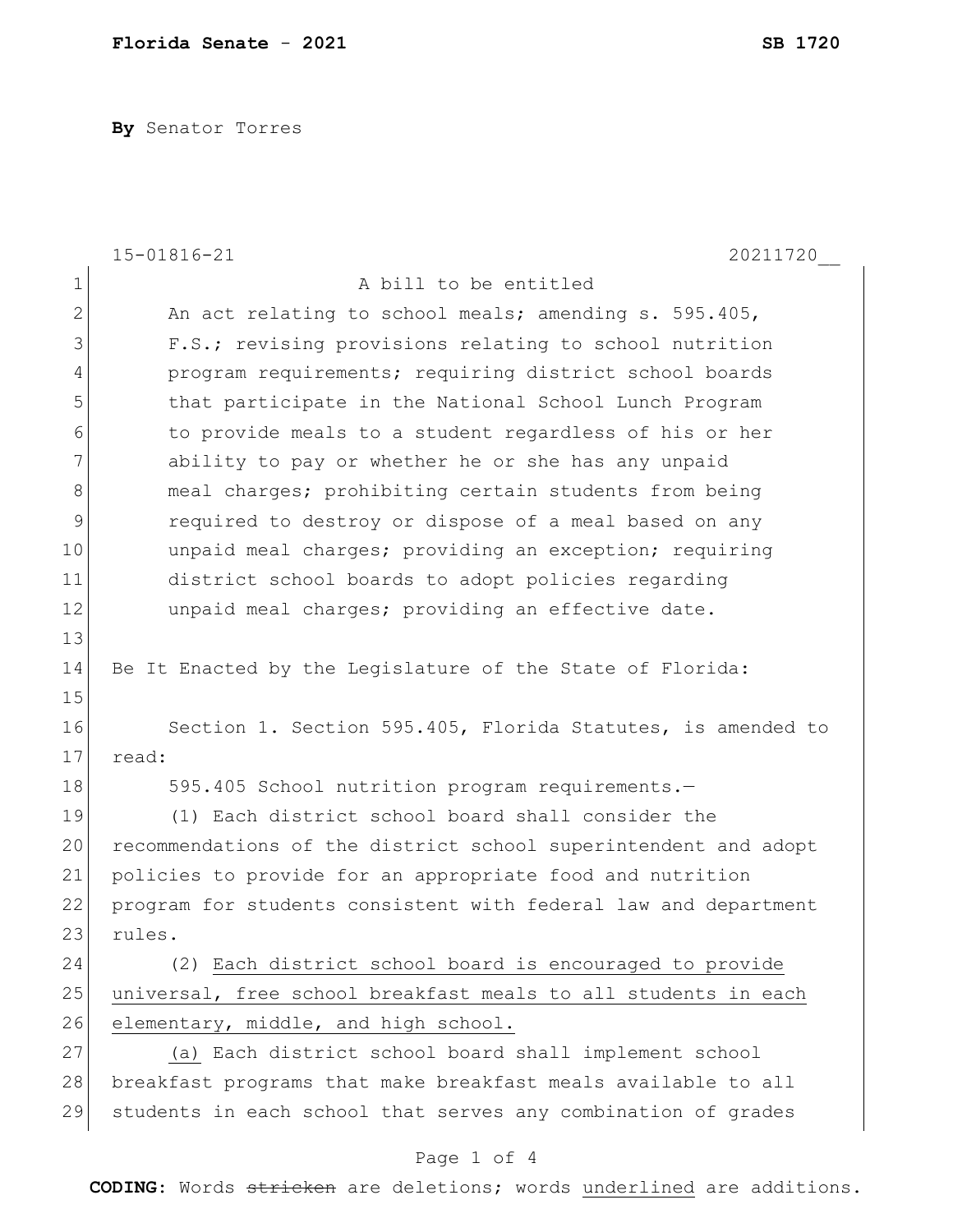kindergarten through 5.

 (b)(3) Each district school board must annually set prices for breakfast meals at rates that, combined with federal reimbursements and state allocations, are sufficient to defray costs of school breakfast programs without requiring allocations from the district's operating funds, except if the district school board approves lower rates. (c)(4) Each school operating a breakfast program shall make a breakfast meal available if a student arrives at school on the school bus less than 15 minutes before the first bell rings and shall allow the student at least 15 minutes to eat the breakfast.

15-01816-21 20211720\_\_

42 (d)(5) Each district school board is encouraged to provide 43 universal, free school breakfast meals to all students in each 44 elementary, middle, and high school. A universal school 45 breakfast program shall be implemented in each school in which 80 percent or more of the students are eligible for free or 47 reduced-price meals, unless the district school board, after considering public testimony at two or more regularly scheduled board meetings, decides not to implement such a program in such schools.

 (e) $(6)$  To increase school breakfast and universal school 52 breakfast program participation, each district school board 53 must, to the maximum extent practicable, make breakfast meals available to students through alternative service models as described in publications of the Food and Nutrition Service of the United States Department of Agriculture for the federal 57 School Breakfast Program.

58 (f)<del>(7)</del> Each district school board shall annually provide

## Page 2 of 4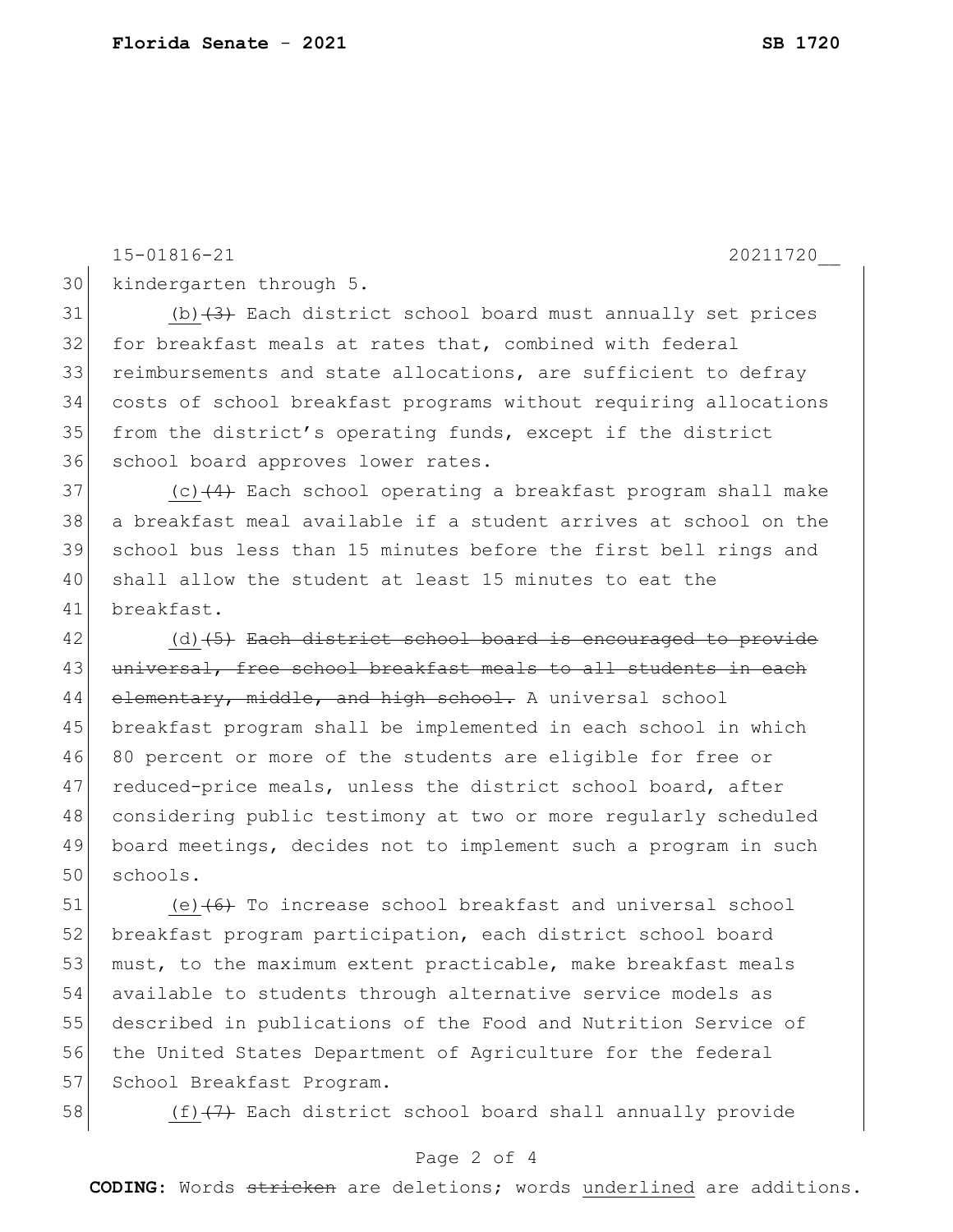|    | $15 - 01816 - 21$<br>20211720                                    |
|----|------------------------------------------------------------------|
| 59 | information prepared by the district's food service              |
| 60 | administration regarding available school breakfast programs.    |
| 61 | The information shall be communicated through school             |
| 62 | announcements and notices sent to all parents.                   |
| 63 | $(q)$ (4) A district school board may operate a breakfast        |
| 64 | program providing for food preparation at the school site or in  |
| 65 | central locations with distribution to designated satellite      |
| 66 | schools, or any combination thereof.                             |
| 67 | (3) A district school board that participates in the             |
| 68 | National School Lunch Program must:                              |
| 69 | (a) Provide a meal under the program to any student who          |
| 70 | requests one, regardless of his or her ability to pay or whether |
| 71 | he or she has any unpaid meal charges.                           |
| 72 | 1. A student who is provided a meal under this paragraph         |
| 73 | may not be required to destroy or otherwise dispose of the meal  |
| 74 | because he or she has unpaid meal charges.                       |
| 75 | 2. This paragraph does not apply if the parent or guardian       |
| 76 | of a student has given written permission to the school district |
| 77 | to withhold a meal from the student.                             |
| 78 | (b) Adopt policies for unpaid meal charges that include:         |
| 79 | 1. Requirements that protect students with unpaid meal           |
| 80 | charges from being publicly identified or stigmatized because of |
| 81 | such charges.                                                    |
| 82 | 2. Procedures for a student who has \$10 or more in unpaid       |
| 83 | meal charges which require:                                      |
| 84 | a. A determination as to whether the student may qualify         |
| 85 | for a free or reduced-price meal without an application.         |
| 86 | b. That at least two attempts are made to contact the            |
| 87 | parent or guardian about completing an application for free or   |
|    |                                                                  |

## Page 3 of 4